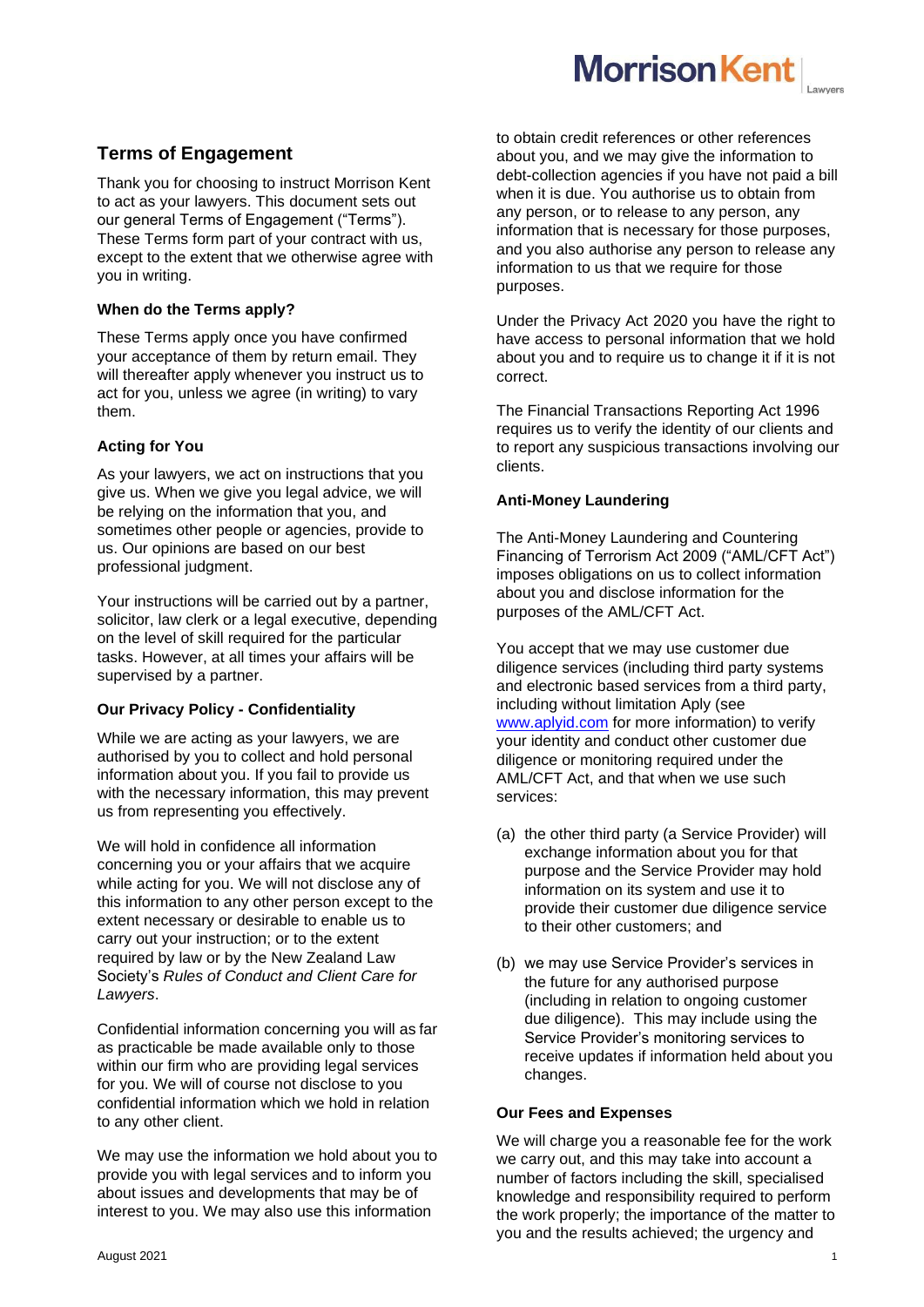

circumstances in which we undertake the work for you and any time limitations imposed; the degree of risk assumed by us in undertaking the work for you (including the amount or value of any property involved); the complexity of the matter and the difficulty or novelty of the questions involved; the possibility that by accepting work from you this may preclude other clients engaging us; and the experience, reputation and ability of the lawyer working for you.

If the letter of engagement specifies a fixed fee, we will charge this for the agreed scope of our services. For work which falls outside that scope, we will charge you a reasonable fee based on relevant factors including the time spent on your work by us. We will advise you as soon as reasonably practicable if it becomes necessary for us to provide services outside the agreed scope, and if requested give you an estimate of the likely amount of the further costs.

Where our fees are calculated based on an hourly basis, the hourly rates are set out in our letter of engagement. The differences in those rates reflect the experience and specialisation of our professional staff. Time spent on your behalf is recorded in six minute units, with actual time spent rounded up to the next unit of six minutes. GST (if any) is payable by you on our fees and charges.

As well as our fees, we will charge you for direct expenses (disbursements) that we incur while carrying out your instructions, such as registration fees and funds-management fees. We will also apply an Office Charge to cover incidental office expenses, such as toll calls and photocopying. We may ask you to pay in advance for any sums that must be paid to third parties, such as registration fees or court filing fees.

## **Terms of Payment**

We will send you an invoice for our fees and disbursements at the end of each month while the work we do for you is continuing, or if expressly agreed by us when the particular matter or transaction is completed. **We require you to pay within 14 days of the date of the invoice**.

You authorise us to deduct from any money that we hold on your behalf our fees and expenses which we have invoiced to you.

To ensure that we continue acting for you, it is essential that you pay your bills promptly. If a bill is not paid by the due date we will stop acting as your lawyers. In the unlikely event that this happens, we will notify you that we intend to stop acting for you. You will continue to be responsible for paying our fees for the work we have done for you and the expenses we have incurred.

If your bill or part thereof remains unpaid more than 30 days after the due date, we reserve the right to charge you interest at the rate of 12% per annum. You will be responsible for all legal (solicitor/client) and other costs that we incur through recovering or attempting to recover the debt owed by you to us. Any payments made by you will be applied first in reduction of costs, secondly interest, and then principal.

### **Our Money Handling Procedures**

Any money or property which we receive from you, or on your behalf, will be held by us on trust for you unless you instruct us otherwise. We will follow your instructions as to how money or property that we hold on your behalf is to be applied or distributed.

We cannot withhold from you, nor use for our own benefit, any money or property that we hold in trust on your behalf, except for money that we use to pay fees and expenses that we incur through acting as your lawyers, or for money that we deduct as our commission from the interest received on money that we hold on your behalf, or when we are legally required to withhold the money from you.

We will keep records of all money or property that we hold on your behalf for at least the period that is legally required. During our normal office hours we can provide you with details of any financial transactions that relate to you. We will not provide you with a receipt unless you specifically ask for one, unless you pay us in cash.

Any money that you pay to us for settlement purposes should be in cleared funds, and paid either by bank cheque or direct credit, made payable to "Morrison Kent Trust Account". If money has not been provided to us in cleared funds we may delay distributing it until we have received written confirmation that the funds have been cleared from the payer bank and will not be reversed.

If your instruction to Morrison Kent relates to an investment decision, then other than providing advice that is purely incidental to the provision of legal services, we will not provide advice as to the quality of any investment decision.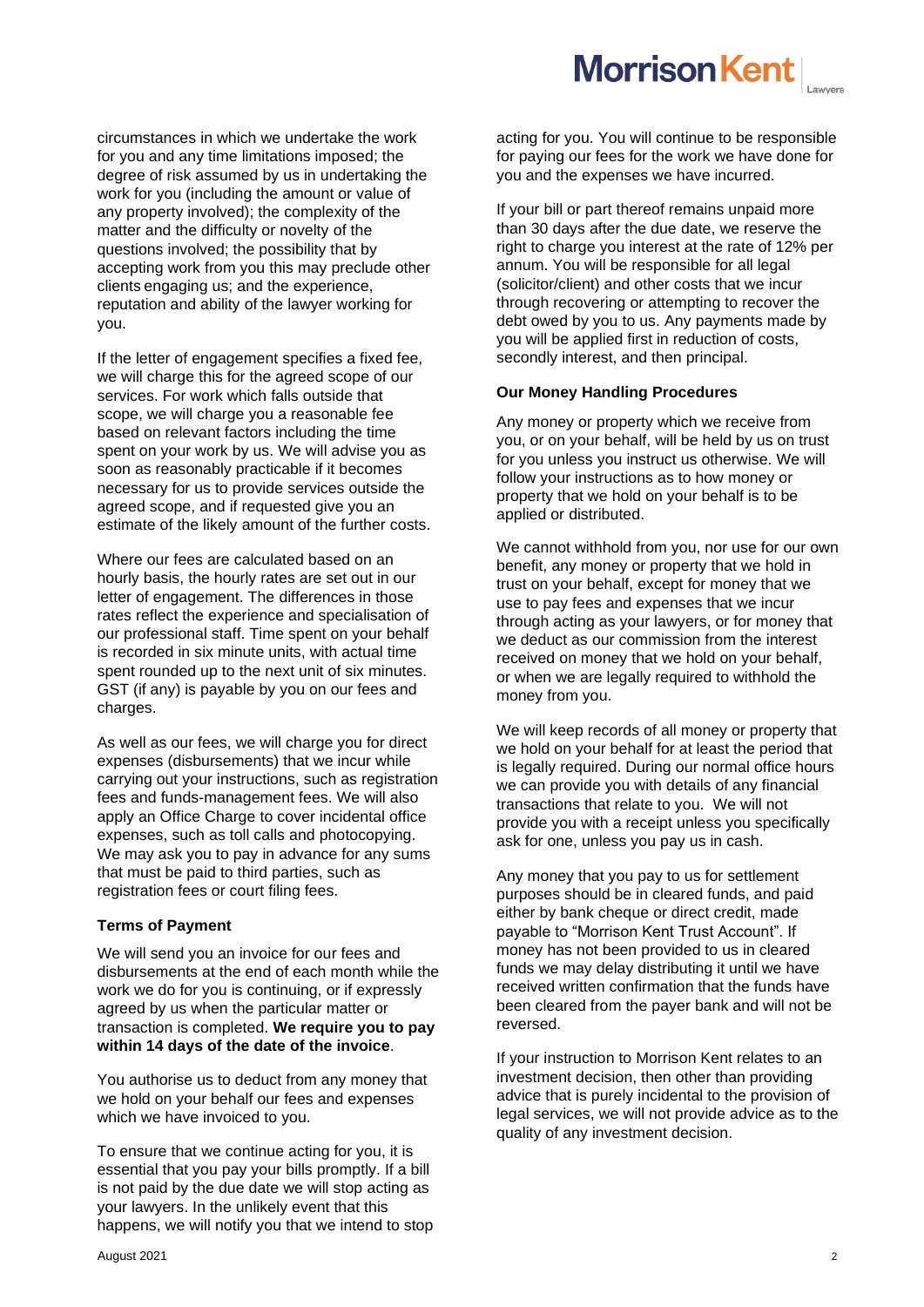

### **Placing money on Interest Bearing Deposit**

While we hold money for you, it will be in our Trust Account with Bank of New Zealand (or such other New Zealand registered bank that we may have our Trust Account with). Our Trust account is not an interest bearing account. If the money we hold is significant and we are to hold it for a significant period of time, we will, at your request, place your funds on interest bearing deposit with Bank of New Zealand. Before doing so, to enable us and our bank to comply with the requirements of the Foreign Account Tax Compliance Act ("FATCA) and the Common Reporting Standards ("CRS"), we will require you to complete a self-certification form. These selfcertification forms are on our website and a copy of the relevant form will be made available to you upon request. We will charge an administration fee of 7.5% of the interest earned.

# **What to Do if You Have Concerns about Our Work or a Complaint**

We value our relationship with you. If at any time you have any concerns about our work, our costs, or a complaint, please contact the partner who is supervising the work or our Client Care Partner, who is Richard Caughley (or Andrew Stewart if Richard is the relevant supervising partner).

We will endeavour to resolve your concern or complaint in an efficient manner. The partner who is supervising the work will meet with you within a week of you first contacting us with your concern or complaint.

If we cannot resolve your concern or complaint through your meeting with the supervising partner, we will ask our Client Care Partner to review the matter and formally respond to you within two weeks of the matter being referred to that partner.

If the Client Care Partner is unable to resolve this matter to your satisfaction, then we will assist you in referring your concern or complaint to the New Zealand Law Society Complaints Service. You have a right to raise any concern or complaint regarding our work with the New Zealand Law Society at any time if you so wish. To do so, you should contact the Law Society at PO Box 5041, Wellington 6145, telephone 0800 261 801, [www.lawsociety.org.nz.](http://www.lawsociety.org.nz/)

#### **End of Your Relationship with Morrison Kent**

You can end your relationship with us at any time. Please notify us of this in writing and we will then send you an invoice for our fees and expenses up to the date of termination of the relationship. If you want the documents relating to our work for

you, we will provide you with those documents once you have paid all amounts invoiced by us to you.

We may terminate our relationship with you in any of the circumstances set out in the New Zealand Law Society's *Rules of Conduct and Client Care for Lawyers*.

### **Your Files and Information After the Work Is Completed**

Morrison Kent are using an electronic filing system. When we have completed the work you have instructed us to do, Morrison Kent will keep all documents that relate to that work on an electronic database for at least seven years. At any time you can request we give you those electronic documents, and we will give them to you when all our fees and expenses have been paid. Where we keep your electronic documents, you authorise us to destroy those documents seven years after the date of our final bill. This does not include any documents that you have given us for safekeeping: we will hold those documents until you tell us otherwise.

# **Conflicts of Interest**

We have procedures in place to identify and respond to conflicts of interest. If a conflict of interest arises we will advise you of this and follow the requirements and procedures set out in the New Zealand Law Society's *Rules of Conduct and Client Care for Lawyers.*

#### **Professional Indemnity Insurance**

We hold professional indemnity insurance that meets or exceeds the minimum standards specified by the Law Society. We will provide you with particulars of the minimum standards upon request.

#### **Lawyers Fidelity Fund**

The Law Society maintains the Lawyers Fidelity Fund for the purposes of providing clients of lawyers with protection against pecuniary loss arising from theft by lawyers. The maximum amount payable by the Fidelity Fund by way of compensation to an individual claimant is limited to \$100,000.00. Except in certain circumstances specified in the Lawyers & Conveyancers Act 2006 the Fidelity Fund does not cover a client for any loss relating to money that a lawyer is instructed to invest on behalf of the client.